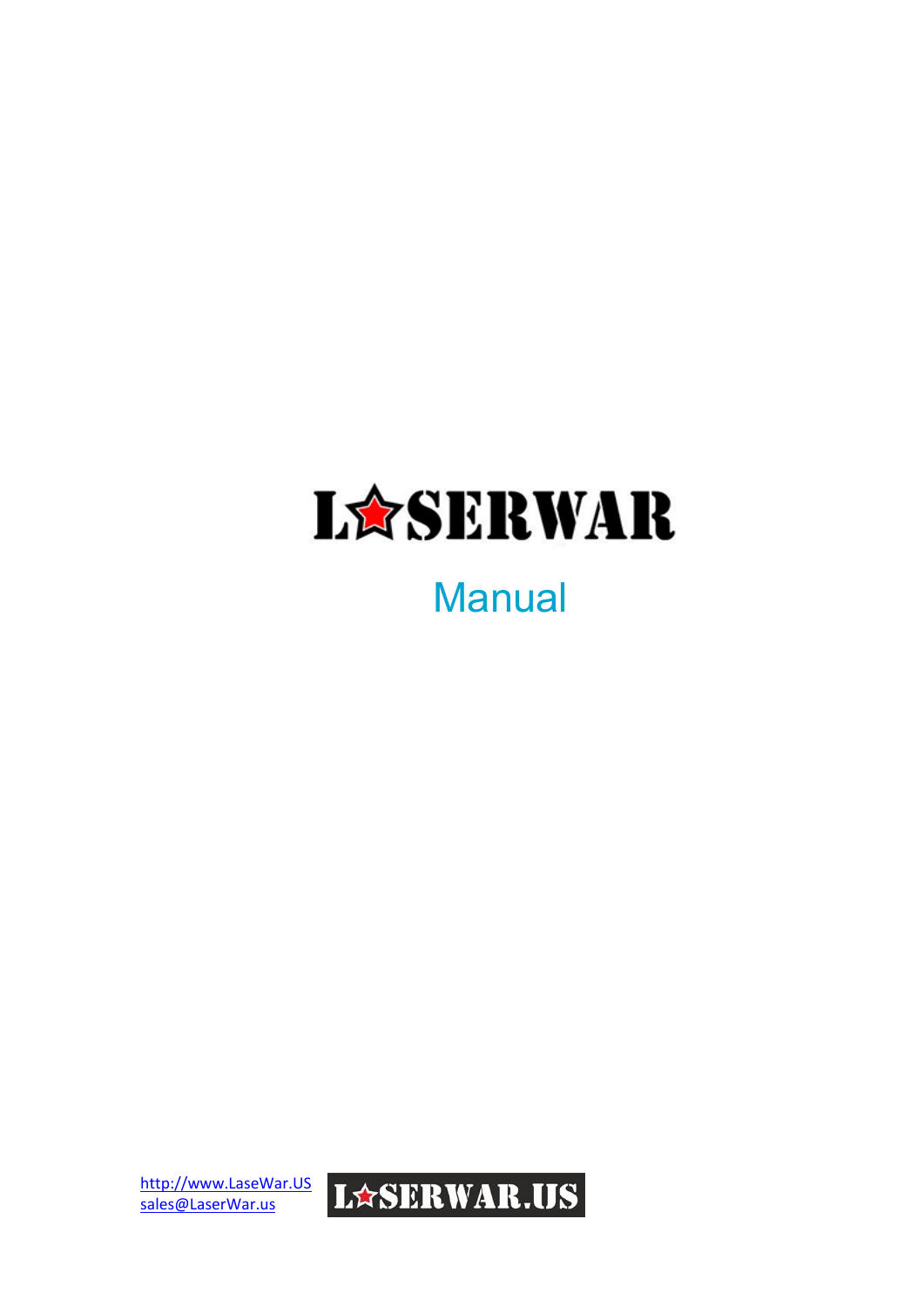

### **Description**

Smart Kit - is a device that can perform a variety of functions. It can operate as a Medkit device as a respawn, as a cartridge store, like the anomaly zone or as the device that turns players into zombies or changes their team color. It is an easily programmable device that brings into complexity and surprises into gameplay.

## Smart Kit Operation Instructions

After turning on the device should beep, the diodes should make a test and scale status bar of the Smart Kit should fill up and turn off.

Scale (status bar) of the Smart Kit



The device automatically switches to the mode in which it worked before turning off ("Medic" mode by default).

Setting the game mode parameters is made with Laser tag Configurator application. But you can also make some common setting without special software directly on the game area.

[Download](http://lasertagoutdoor.com/download/smart-kit-12.jan.2017.zip) last Smart Kit firmware (12 January 2017)

## Making setting with Laser Tag Configurator Application

1. To enter the device in programming mode, run the program and switch to your language,

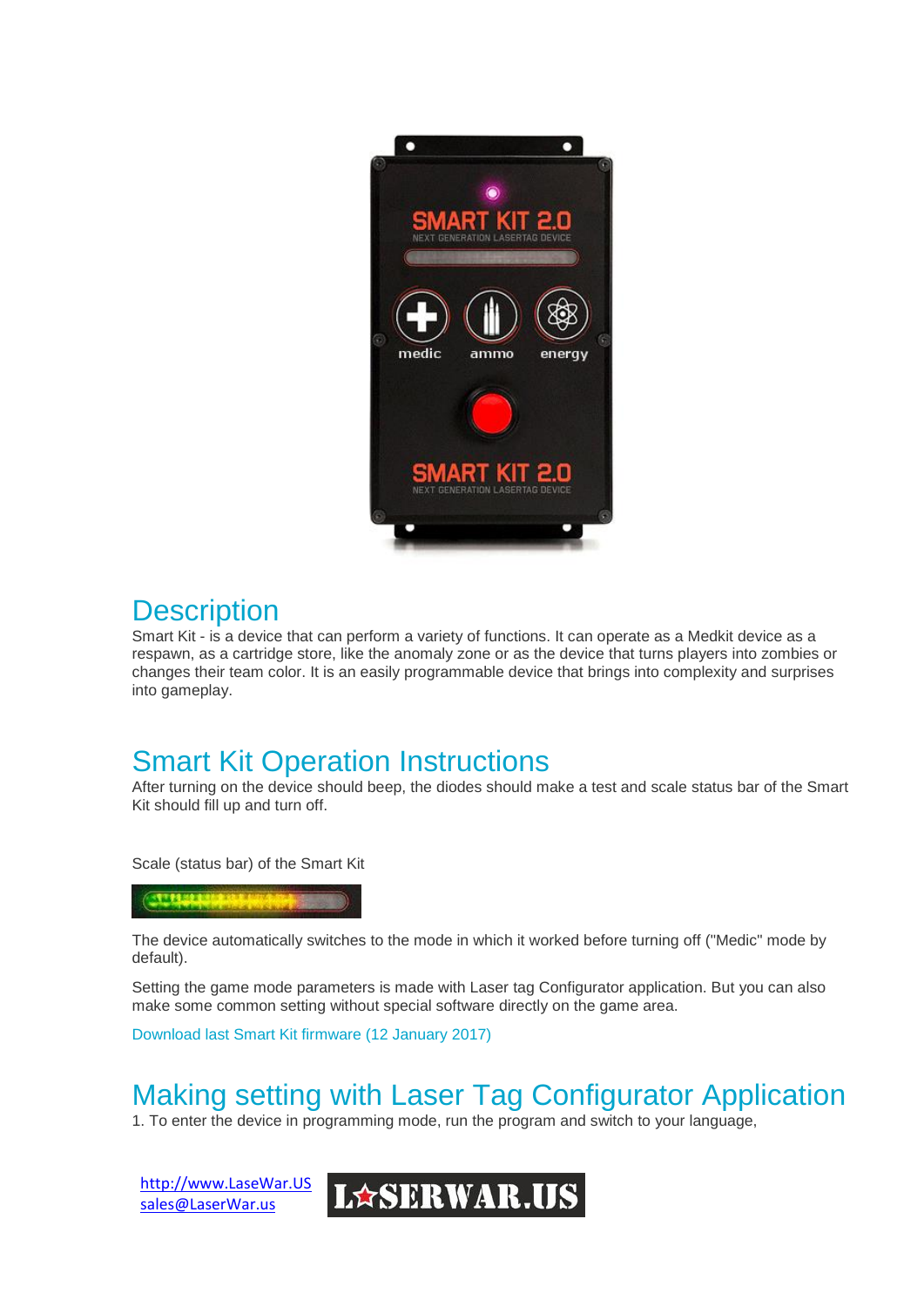

open the "Smart Kit 2.0" in the "Devices" section and connect your USB-Base to your computer.



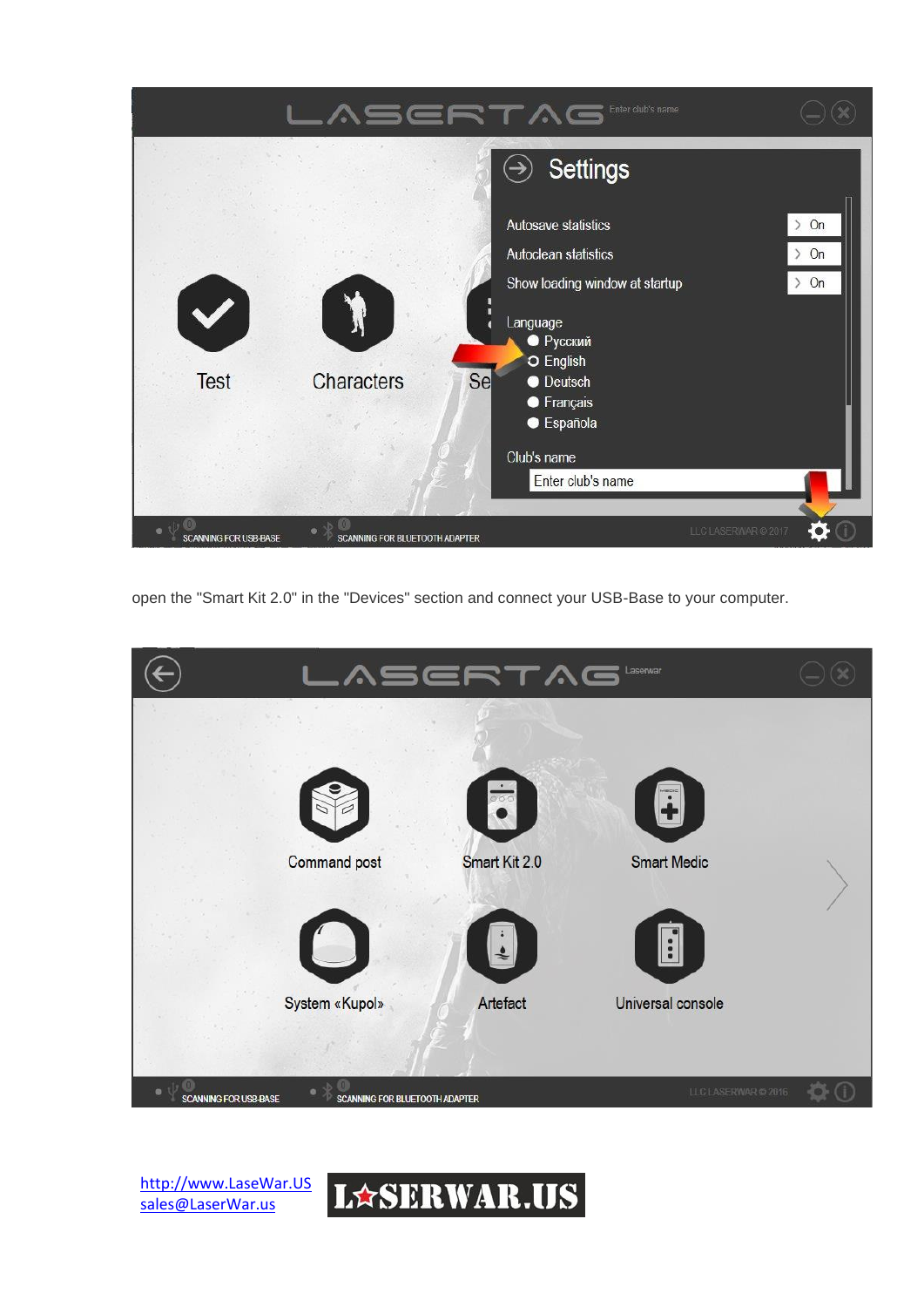2. Place you USB-Base in such way that the sensors are in front of the Smart Kit's status bar at a distance of no more than 3 feet (one meter).

3. Turn on the Smart Kit. Within 5 - 10 seconds the unit will enter the programming mode and Laser Tag Configurator displays the type of connected device and its current firmware version.

If "Smart Kit" was initially turned on, just apply "New Game" command from a [Remote](http://lasertagoutdoor.com/index.php/about-equipment/laser-tag-devices/remotepro) control or Remote [Pro](http://lasertagoutdoor.com/index.php/about-equipment/laser-tag-devices/remotepro) and place USB-base as described above. The following options are available for setting:

| Smart Kit 2.0                   | <b>VINEビビエンロ 『sewar</b>                             |                     |
|---------------------------------|-----------------------------------------------------|---------------------|
|                                 |                                                     |                     |
| Ammo count                      | Key delay, sec.<br>On<br>10                         | On                  |
| Shots count to destroy one ammo | Auto send energy command period, sec. 10<br>On<br>3 |                     |
| Game mode                       | Medic                                               |                     |
| <b>Round time</b>               | <b>30 min</b>                                       |                     |
| <b>Health command</b>           | Reanimation                                         |                     |
| Ammo command                    | Add 10 cartridges                                   |                     |
| <b>Energy command</b>           | Add 1 health point                                  |                     |
| <b>Emission duration</b>        |                                                     |                     |
|                                 |                                                     |                     |
|                                 |                                                     | Write               |
|                                 |                                                     | LLC LASERWAR @ 2016 |

**"Ammo count"** means the number of packages that Smart Kit will have, that is, how many times it can send some preset command without a reboot or how many times it can be used by players. This parameter is set in the range from 1 to 250. When Smart Kit works in "Medic" or "Ammunition" modes its scale is initially filled, indicating that it has the maximum number of packages.



This scale will start to empty after taking the packages.

After a set number of packages ends up player will see the purple light diode on the top of the Kit and the red diodes on the edges of the scale.

The next use of the device will be possible only after applying "new game" command from the remote. This option can also be disabled. If it is disabled players will have the unlimited number of packages.

**"Shot counts to destroy one ammo"** means the number of hits to destroy one package, that is how much you need to make shots to this Smart Kit in order to reduce the specified number of packages on 1 unit. Shooting should be made to the diode, located in the upper part of the body.

[http://www.LaseWar.US](http://www.lasewar.us/)  [sales@LaserWar.us](mailto:sales@LaserWar.us)

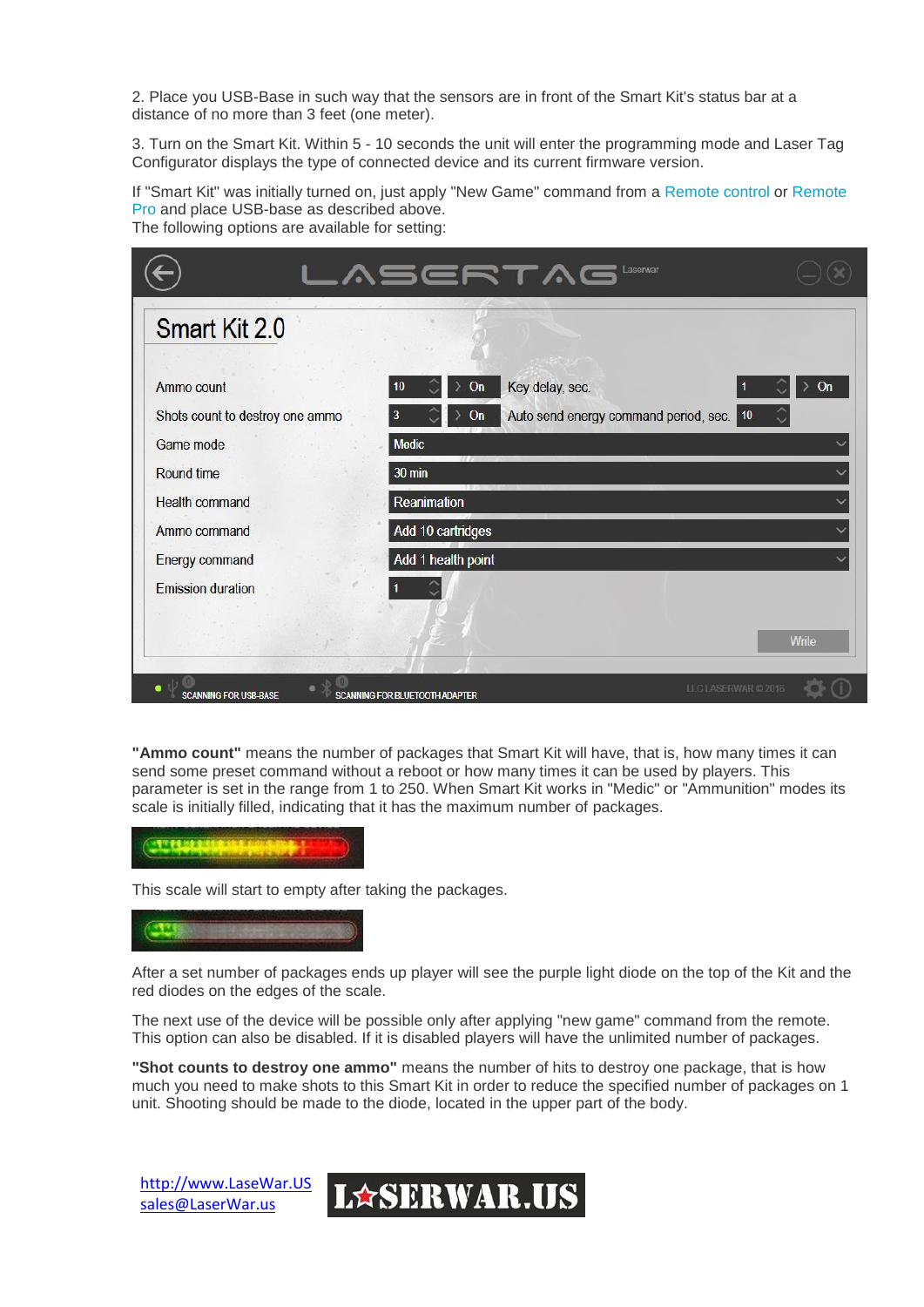

If a player hits it then it lights up with white and beeps. The scale that displays the number of packages, begin to empty. The parameter of shots is set in the range from 1 to 250. It can also be disabled.

**"Key delay, sec"** or button hold time is the time during which you should hold the red button for actuating the Smart Kit. This parameter is set in the range from 1 to 240 seconds. Also, it also can be disabled, in this case, the kit will be triggered immediately when the button is pressed.

**"Auto send energy command period, sec".** This time indicates the frequency of activation of the device in "Energy" mode. It means that after the preset time this Smart Kit will send the selected command. The parameter is set in the range from 1 to 1800 seconds.

**"Round time"** means a period of time from the beginning of the game during which the device will be active. At the end of the preset time the programmed number of packages will be automatically reset to zero (even if it was infinite) and the use of the Smart Kit will be impossible. You need to restart it ("New Game" command from the remote control).

**"Game Mode".** After exiting from programming, the device automatically switches to the selected game mode. Smart Kit has 3 Game modes: Medic, Ammo and Energy that have their own commands.

### **"Medic" mode commands:**

- **"Reanimation"** (recovery of dead players health hit points);
- **"New game "** (sends new game command immediately and restores all players parameters including hit points and ammo );
- **"Start game with delay"** (sends new game command that restores all players parameters including hit points and ammo with a delay that was preset with Configurator);
- **"Restore Health"** (restores hit points only of wounded players);
- **"Reanimation for red team"** (recovery of red team players health hit points);
- **"Reanimation for blue team"** (recovery of blue team players health hit points);
- **"Reanimation for yellow team"** (recovery of yellow team players health hit points);
- **"Reanimation for green team"** (recovery of green team players health hit points); **"Ammo" mode commands:**
- **"Add 10 (50, 100) cartridges"** (adding the specified number of rounds if the player does not have maximum ammo);
- "Restore ammo" (full restoration of ammunition if the player does not have maximum ammunition)
- "Add 1 (2, 5, 10) clips" (adding the definite number of magazines if the player does not have maximum ammunition).

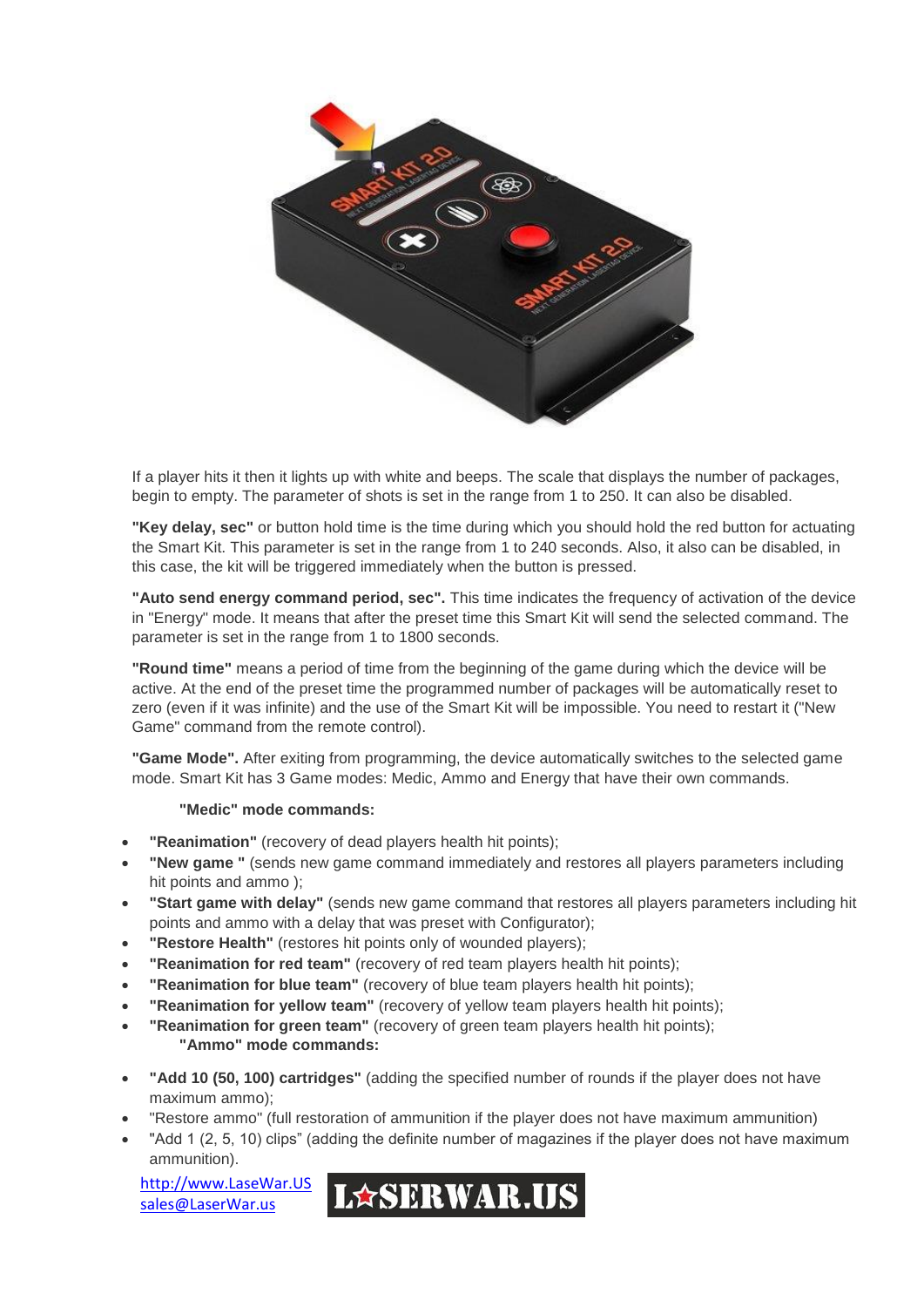### **"Energy mode" commands.**

- **"Add 1 (5, 10, 50, 100) health points"** (adding the specified number of health hit points, if the player does not have maximum hitpoints);
- **"Reanimation"** (recovery of dead players health hit points);
- **"New game"** (sends new game command immediately and restores all players parameters including hit points and ammo);
- "Start game with delay" (Sends new game command that restores all players parameters including hit points and ammo with a delay that was preset with Configurator);
- **"Restore Health"** (Restores hit points of wounded players);
- **"Stun Player"** (The player will be unable to shoot for 7 seconds. If the player is hit within this period, he becomes active);
- **"Disarm Player"** (Destroys all player ammunition. The player will have zero magazines and cartridges);
- **"Fury"** (Increases players damage by 1 according to MILES protocol table if the player does not have 100% damage);
- **"Double health in the round"** (doubles number health hit points till the end of the round);
- **"49% power (99%)"** (changes the power of gun IR emitter);
- **"Adrenaline 1 (4, 15,75)"** (recovery of preset amount on health according to MILES protocol table if the player does not have maximum health);
- **"Anomaly"** (recovering of 1 life, if the player's health level is not the maximum);
- **"Preset Zombie"** (Player becomes Zombie);
- **"Change the team color to red (blue, yellow, green)"**; (Changes player's team color);
- **"Reanimation for red (blue, yellow, green) team"** (recovery of red (blue, yellow, green) team players health hit points);
- **"Enable (disable) friendly fire"** (Enables or disables friendly fire mode for the player);
- **"Restore ammunition"** (restores full ammo of the player).

## Making setting on a game field without Laser Tag configuration.

You can also make some settings without USB Base. But without this device, you can change only the type of game mode and packages limits.

1. To activate the mode selection menu, game master should hold down the red button and instantaneously send "New Game" command from a remote control device. The device will go into programming mode.

2. Game mode changing is made by pressing a red button and is accompanied by diodes color changing depending selected mode ("Medic" - green; "Ammo" - yellow; "Energy" – red).

3. Selection of the game mode is confirmed by holding the button for 2 - 3 seconds.

4. After confirming game mode you'll hear a short beep, notifying about proceeding to the selection of packages number. You can select between two options:

limited number of packages (the number of Smart Kit activations will depend on the preset number, by default - 10 packages). If you select a limited number of packages, you'll see red extreme diodes lighting on the device scale, unlimited package. In this case, the diodes on the scale will constantly change its color (green – yellow- red).

5. Hold the red button for 2 - 3 seconds to confirm your choice. After that, you'll hear 3 short beeps. It means that the device is restarted and ready to work.